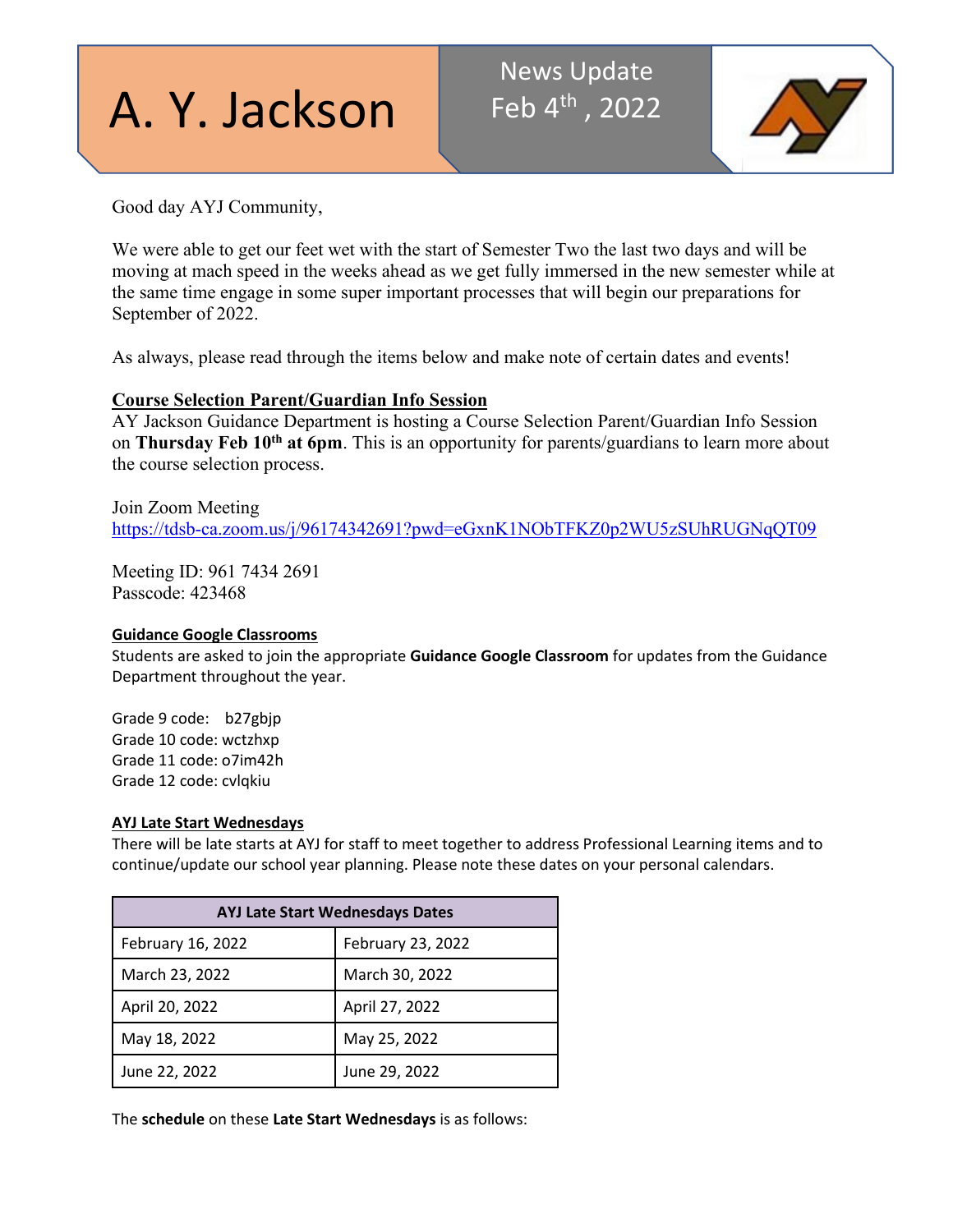| <b>AYJ Late Start Wednesdays Schedule</b> |            |  |  |  |
|-------------------------------------------|------------|--|--|--|
| 10:00 am $-$ 11:00 pm                     | Course 1   |  |  |  |
| 11:05 am $-$ 12:05 pm                     | Course 2   |  |  |  |
| 12:05 pm $-$ 12:50 pm                     | LUNCH      |  |  |  |
| 12:50 pm $-$ 1:50 pm                      | Course 3/4 |  |  |  |
| 1:55 pm $-$ 2:55 pm                       | Course 4/3 |  |  |  |

#### **Building Entry/COVID Secondary Screening Procedures**

Students will need to enter via one of the two main doors for screening verification. We have structured school entry so students go in a door depending on their grade: **Grades 9 & 10 will enter through the East Side (Main Entrance) doors** and **Grades 11 & 12 will enter through the West Side (Field Entrance) doors.**

These entrances are to be used by students and staff to access the school, including after lunch. When **exiting** the building, **students will use the closest stairwell/exit to their classroom**.

Please note that even though the ongoing School Accessibility construction on the South side of the first floor (Phys Ed hallway & Caretaking Hallway) is nearing full completion, **the Parking Lot Entrance/Exit** and adjoining **Caretaking Hallway will remain closed and off limits to students.**

The **Phys Ed Hallway** and most of the lockers in that hallway will **REOPEN** with the start of Semester Two. If your locker assignment is one which is not available due to the final pieces of this construction project, please see the **MAIN OFFICE** to receive a temporary locker assignment.

#### **Lockers**

Lockers will once again be accessible/used for the new semester. Locker assignments were noted on each student timetable.

Locker location maps are linked below.

First Floor Locker Location Map: **<https://drive.google.com/file/d/1K9lnMFGizAEJa2eg2oVE4ul5AGwUw4rG/view?usp=sharing>**

Second Floor Locker Location Map: **[https://drive.google.com/file/d/1\\_oCGl8\\_YMUcrKjI7aSYxmVVSC9JYh4Ua/view?usp=sharing](https://drive.google.com/file/d/1_oCGl8_YMUcrKjI7aSYxmVVSC9JYh4Ua/view?usp=sharing)**

Also listed is a **LOCKER LOCATOR CHART**: How to read this chart, Find your assigned locker #, i.e. A577 – it is found on line 17 in the chart See the Floor it is on, the chart shows "2<sup>nd</sup> Floor" See the Hallway, The chart shows "NORTH - Math Hallway"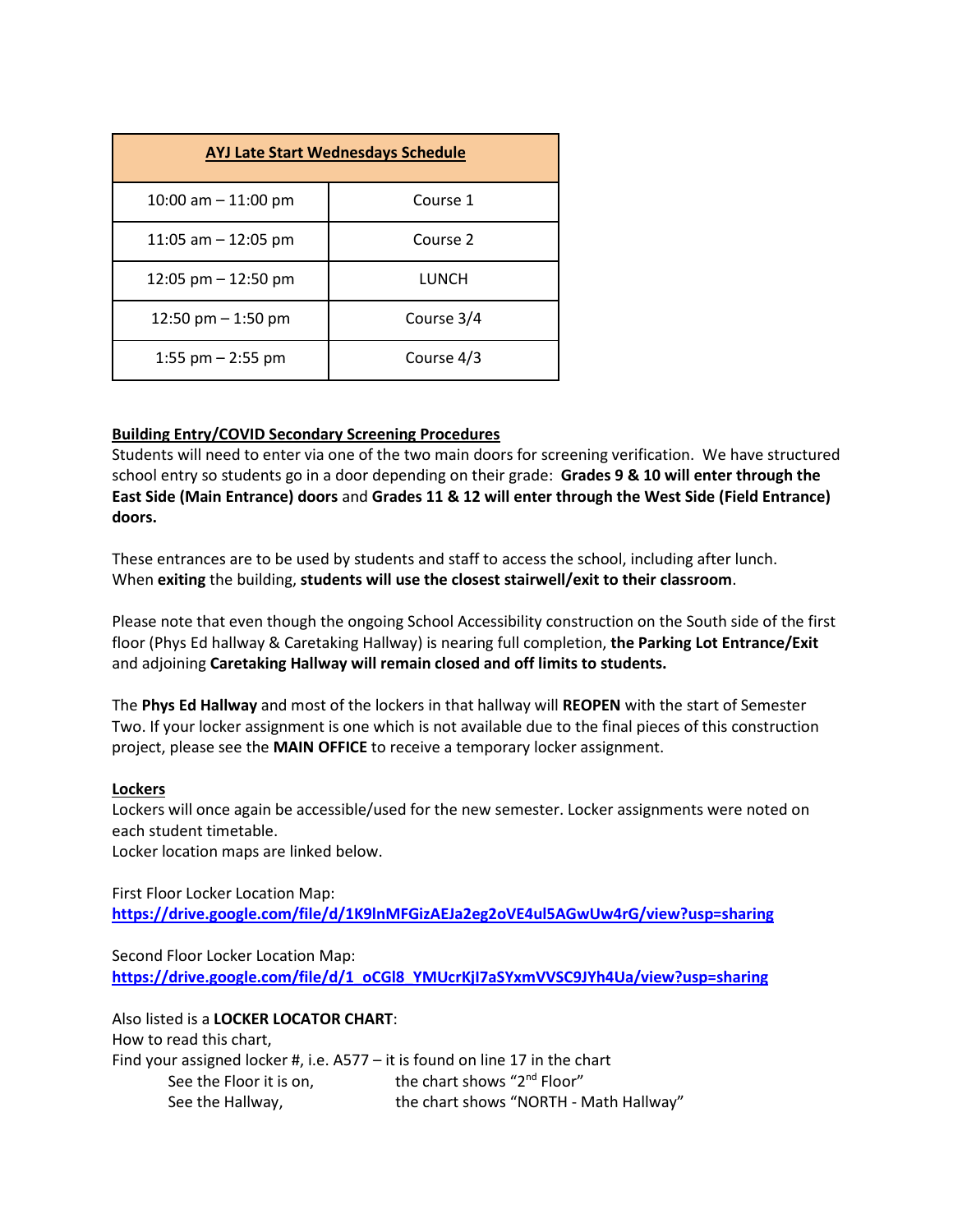See the where in the hallway, the chart shows "L - Hallway Clock, R - Rm 216" This means on the Left (L) side is the Hallway Clock on the Right (R) is Room 216

| <b>AYJ Locker Locator</b> |                |    |             |              |                                 |                                               |
|---------------------------|----------------|----|-------------|--------------|---------------------------------|-----------------------------------------------|
| Line                      | Locker # Range |    |             | <b>Floor</b> | <b>Hallway</b>                  | Location (by Rm # & Hallway)                  |
| 1                         | A001           | to | A021        | 1st Floor    | NORTH - English Hallway         | L - Rm 120, R - Exit 10                       |
| 2                         | A022           | to | A025        | 1st Floor    | NORTH - English Hallway         | L - Exit 10, R - Rm 121                       |
| 3                         | A026           | to | A047        | 1st Floor    | NORTH - English Hallway         | L - Rm 121, R - Rm 123                        |
| 4                         | A048           | to | A075        | 1st Floor    | NORTH - English Hallway         | L - Rm 122, R - Rm 120                        |
| 5                         | A076           | to | A106        | 1st Floor    | <b>NORTH - English Hallway</b>  | L - Rm 123, R - Rm 123                        |
| 6                         | A113           | to | A139        | 1st Floor    | NORTH - English Hallway         | L - Rm 126, R - Rm 122                        |
| 7                         | A140           | to | A162        | 1st Floor    | NORTH - English Hallway         | L - Rm 126, R - Rm 126                        |
| 8                         | A168           | to | A171        | 1st Floor    | NORTH - English Hallway         | L - Rm 125, R - Rm 127                        |
| 9                         | A179           | to | A200        | 1st Floor    | WEST - Hist/Mod Hallway         | L - Rm 127, R - Rm 129                        |
| 10                        | A201           | to | A210        | 1st Floor    | WEST - Hist/Mod Hallway         | L - Rm 129, R - Exit 9                        |
| 11                        | A211           | to | A239        | 1st Floor    | WEST - Hist/Mod Hallway         | L - Exit 9, R Rm 126                          |
| 12                        | A240           | to | A341        | 1st Floor    | WEST - Hist/Mod Hallway         | L - Exit 9, R - Exit 8                        |
| 13                        | A502           | to | A523        | 2nd Floor    | NORTH - Math Hallway            | L - Rm 216, R - Exit 10                       |
| 14                        | A524           | to | A533        | 2nd Floor    | NORTH - Math Hallway            | L - Exit 10, R - Grad Photo Hall              |
| 15                        | A534           | to | A540        | 2nd Floor    | <b>WEST - Computers Hallway</b> | L - Rm 230, R - Rm 228                        |
| 16                        | A541           | to | A570        | 2nd Floor    | <b>NORTH - Math Hallway</b>     | L - Grad Photo Hall, R - Rm 217 Dbl Doors     |
| 17                        | A571           | to | A655        | 2nd Floor    | <b>NORTH - Math Hallway</b>     | L - Hallway Clock, R - Rm 216                 |
| 18                        | A656           | to | A671        | 2nd Floor    | NORTH - Math Hallway            | L - Rm 217 Dbl Doors, R - Math Caves Hall     |
| 19                        | A672           | to | A703        | 2nd Floor    | NORTH - Math Hallway**          | L - Math Caves Hall, R - Exit 9               |
| 20                        | A704           | to | A726        | 2nd Floor    | <b>NORTH - Math Hallway</b>     | L - Exit 9, R - Hallway Clock                 |
| 21                        | A727           | to | A759        | 2nd Floor    | <b>WEST - Computers Hallway</b> | L - Exit 9, R - Rm 229                        |
| 22                        | A760           | to | A781        | 2nd Floor    | <b>WEST - Computers Hallway</b> | L - Rm 230, R - Rm 228                        |
| 23                        | A782           | to | A796        | 2nd Floor    | <b>WEST - Computers Hallway</b> | L - Rm 233, R - Rm 235                        |
| 24                        | A797           | to | A803        | 2nd Floor    | WEST - Computers Hallway        | L - Rm 230, R - Rm 228                        |
| 25                        | A804           | to | A832        | 2nd Floor    | <b>WEST - Computers Hallway</b> | L - Rm 235, R - Exit 8                        |
| 26                        | B001           | to | B025        | 1st Floor    | MID - Library Hallway           | L - Exit 11, R - Foyer Hall Rm 100            |
| 27                        | B026           | to | B049        | 1st Floor    | MID - Library Hallway           | L - LIB, R - Exit11                           |
| 28                        | <b>B050</b>    | to | B129        | 1st Floor    | MID - Library Hallway           | L - Foyer Hall Rm 100, R - Foyer Hall Conf Rm |
| 29                        | B130           | to | B163        | 1st Floor    | MID - Library Hallway           | L - Exit 8, R - LIB                           |
| 30                        | B501           | to | B527        | 2nd Floor    | MID - Art Hallway               | L - Grad Photo Hall, R - Rm 201               |
| 31                        | B531           | to | <b>B537</b> | 2nd Floor    | <b>WEST - Computers Hallway</b> | L - Rm 230, R - Rm 228                        |
| 32                        | <b>B538</b>    | to | <b>B554</b> | 2nd Floor    | MID - Art Hallway               | L - Rm 200, R - SHSM Hallway                  |
| 33                        | <b>B555</b>    | to | B576        | Mid 2nd FI   | MID - Art Hallway               | L - SHSM Hallway, R - Rm 242                  |
| 34                        | <b>B577</b>    | to | <b>B599</b> | Mid 2nd FI   | MID - Art Hallway               | L - Rm 242, R - Spiral Staircase Hall         |
| 35                        | <b>B600</b>    | to | B637        | 2nd Floor    | MID - Art Hallway               | L - Exit 8, R - Rm 241                        |
| 36                        | B638           | to | B662        | 2nd Floor    | MID - Art Hallway               | L - Spiral Staircase Hallway, R - Rm 238      |
| 37                        | C001           | to | C035        | 1st Floor    | SOUTH - Gym Hallway             | L - Steps to Café Serv, R - Exit 2            |
| 38                        | C051           | to | C095        | 1st Floor    | SOUTH - Gym Hallway             | L - Steps to Music Rm, R - Steps to Café Serv |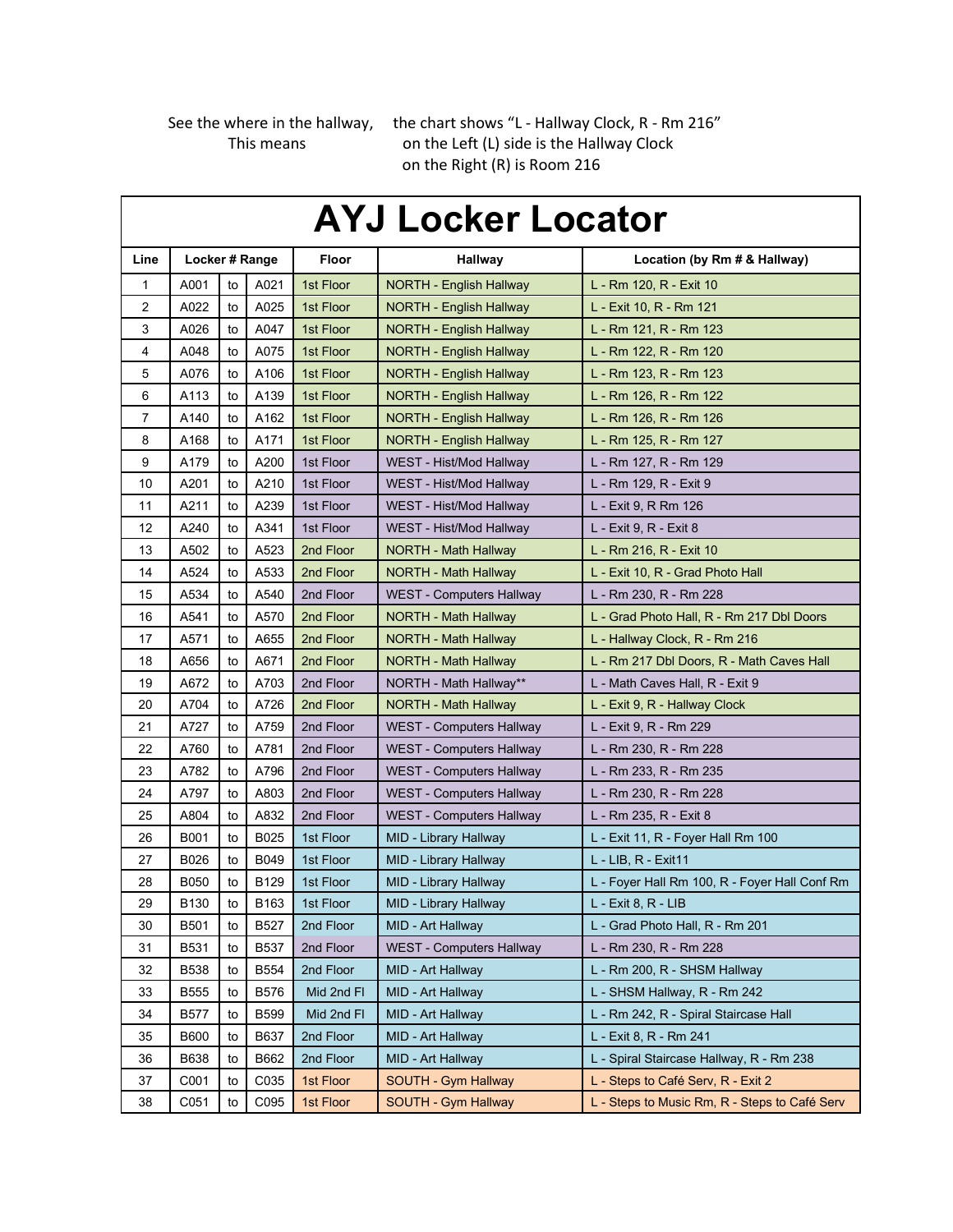| 39 | C <sub>130</sub> | to | C <sub>167</sub> | 1st Floor | SOUTH - Gym Hallway             | L - Steps to Music Rm, R - Steps to Café Serv |
|----|------------------|----|------------------|-----------|---------------------------------|-----------------------------------------------|
| 40 | C <sub>168</sub> | to | C <sub>196</sub> | 1st Floor | SOUTH - Gym Hallway             | L - Exit 6, R - Steps to Music Rm             |
| 41 | C <sub>501</sub> | to | C <sub>525</sub> | 2nd Floor | SOUTH - Wt Rm Hallway           | L - Exit 2, R - Rm 262                        |
| 42 | C <sub>526</sub> | to | C <sub>561</sub> | 2nd Floor | SOUTH - Wt Rm Hallway           | L - Physics Caves, R - Rm 264                 |
| 43 | C <sub>562</sub> | to | C584             | 2nd Floor | SOUTH - Wt Rm Hallway           | L - Rm 260, R - Rm 258                        |
| 44 | C585             | to | C648             | 2nd Floor | SOUTH - Wt Rm Hallway           | L - Sci Caves Hall, R - Physics Caves Hall    |
| 45 | C649             | to | C682             | 2nd Floor | SOUTH - Wt Rm Hallway           | L - Rm 258, R - Rm 258                        |
| 46 | C683             | to | C686             | 2nd Floor | SOUTH - Wt Rm Hallway           | L - Rm 254, R - Sci Caves Hall                |
| 47 | C687             | to | C709             | 2nd Floor | SOUTH - Wt Rm Hallway           | L - Rm 254, R - Rm 254                        |
| 48 | CO90             | to | C096             | 1st Floor | SOUTH - Gym Hallway             | L - Girls Change Rm, R - Team Change Room     |
| 49 | CO97             | to | C <sub>129</sub> | 1st Floor | SOUTH - Gym Hallway             | L - Team Change Rm, R - Boys Change Rm        |
| 50 | 2477             | to | 2511             | 2nd Floor | <b>WEST - Computers Hallway</b> | L - Exit 8, R - Rm 234                        |
| 51 | 1257             |    |                  | 2nd Floor | <b>WEST - Computers Hallway</b> | L - Exit 8, R - Rm 234                        |

If your locker assignment is one which is not available due to the final pieces of the Phys Ed Hallway Construction project, please see the MAIN OFFICE to receive a temporary locker assignment.

We ask that all students use **school purchased locks** on their lockers. In emergency situations it is imperative that the Admin team be able to access lockers without delay and school purchased locks give us that ability. Students that need to purchase a lock in advance of the start of Semester Two may do so by following the link below on SchoolCashOnline.

#### **[https://tdsb.schoolcashonline.com/Fee/Details/112818/153/False/True](http://track.spe.schoolmessenger.com/f/a/3_xaJ9vJGOmm_4d6cVDEog%7E%7E/AAAAAQA%7E/RgRj0vj2P0RDaHR0cHM6Ly90ZHNiLnNjaG9vbGNhc2hvbmxpbmUuY29tL0ZlZS9EZXRhaWxzLzExMjgxOC8xNTMvRmFsc2UvVHJ1ZVcHc2Nob29sbUIKYel2xfFhVbYhX1IZcGV0ZXIucGFwdXRzaXNAdGRzYi5vbi5jYVgEAAAAAg%7E%7E)**

Once purchased, students may see Mr. Ma in the main office to pick up their lock.

#### **AYJ Lunchtime Best Practices**

We recommend that students:

-bring litterless lunches

- -eat their lunches with their peers from their morning class
- -maintain a minimum distance of two metres/six feet between each other
- -keep their mask on unless they are eating and/or drinking
- -if going off site for lunch, budget your time to ensure a punctual return to school/class
- -when in the cafetorium observe the three-person seating limit at each table
- -observe the newly posted signage identifying entrance and exit doors
- -when eating in the hallways, keep your backs against the lockers/walls facing the middle of the hallway (spaced out as much as possible)

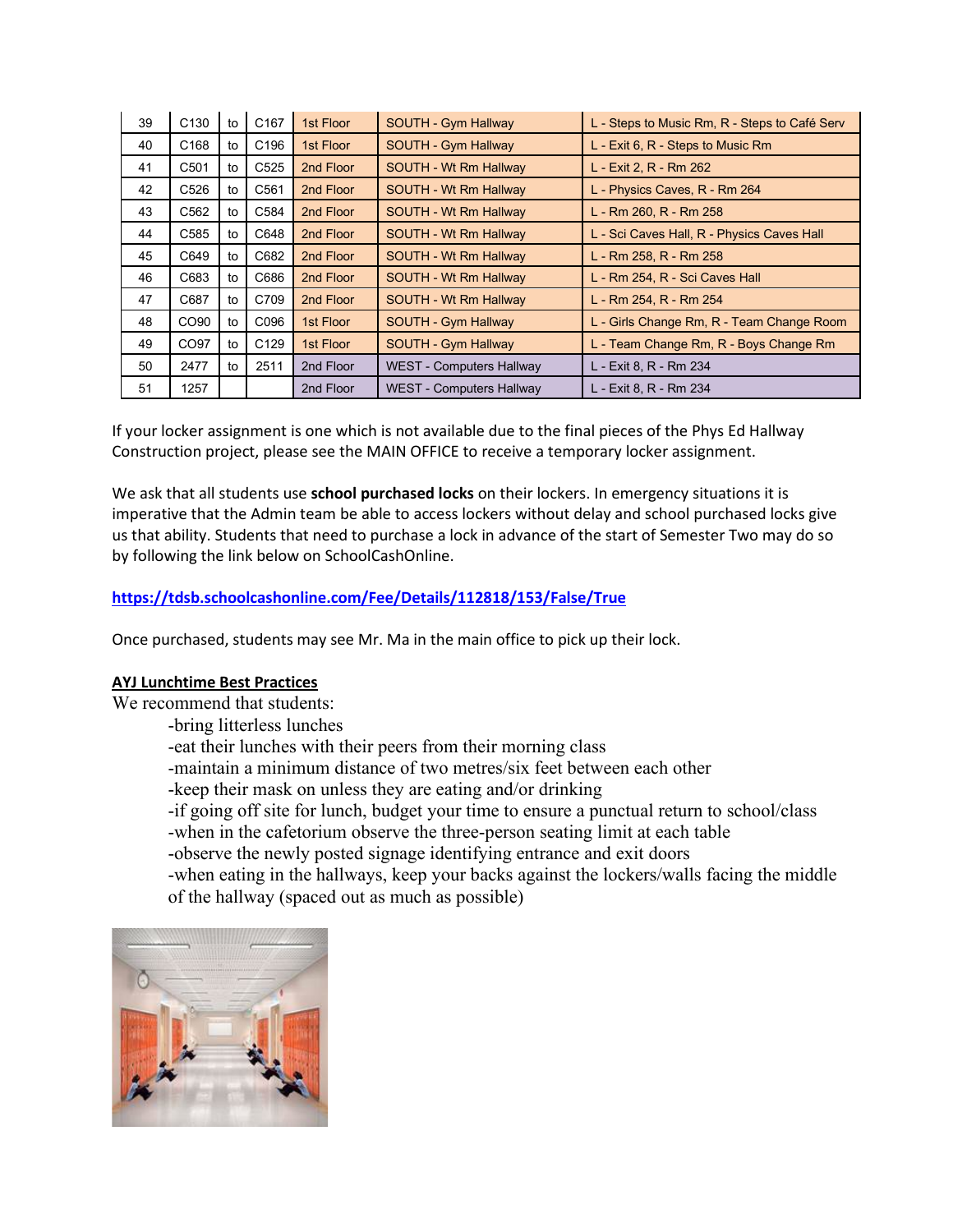**Important Upcoming Dates**

| Monday, February 7th     | Day Two Schedule                                            |
|--------------------------|-------------------------------------------------------------|
| Thursday, February 10th  | <b>Parent Course Selection Presentation, online at 6 pm</b> |
|                          | See details above                                           |
| Wednesday, February 16th | AYJ Late Start Schedule – student entry begins at 9:45am    |
| Friday, February 18th    | TDSB PA Day - Staff Professional Activities, NO CLASSES     |
| Monday, February 21st    | Family Day Holiday, School CLOSED, NO CLASSES               |

#### **February is African Heritage Month at the TDSB**

During the month of February, the Toronto District School Board proudly recognizes African Heritage Month. It is an occasion to celebrate the many achievements and contributions of peoples of African descent to Canada and the world. The chosen theme for 2021-2022 is NIA: Walking in Our Purpose. The first Black Canadian woman elected to Parliament, the Honourable Jean Augustine, introduced a motion to recognize February as Black History Month. The motion was carried unanimously by the House of Commons. In December 1995, the House of Commons officially recognized February as Black History Month in Canada. At the Toronto District School Board, a motion to recognize African Heritage (Black History) Month was carried in January 2002 and reaffirmed again in January 2004.

Please see the full message on African Heritage Month on [www.tdsb.on.ca](http://www.tdsb.on.ca/) 

For a listing of all our initiatives please see the Heritage/History Month website: : [http://tdsbweb.tdsb.on.ca/equity/Heritage-History-Months/2021-2022/African-Heritage-](http://tdsbweb.tdsb.on.ca/equity/Heritage-History-Months/2021-2022/African-Heritage-Month-at-the-TDSB-February-2022)[Month-at-the-TDSB-February-2022](http://tdsbweb.tdsb.on.ca/equity/Heritage-History-Months/2021-2022/African-Heritage-Month-at-the-TDSB-February-2022) .

Follow us on Twitter @tdsbAfricanHM and Instagram tdsb\_african\_hm

#### **February is Chinese Heritage Month at the TDSB**

The Toronto District School is proud to recognize Chinese Heritage Month (CHM) during the month of February 2022. This year CHM coincides with one of the most important Chinese celebrations, the Lunar New Year which begins on Tuesday, February 1st. Lunar New Year is also known as the spring festival and begins with the first moon of the lunar calendar 15 days later. We encourage everyone to participate and make our Chinese Heritage Month spectacular. This year's theme is YEAR OF THE TIGER - Brave, Compassionate, Adventurous, and Optimistic.

During the month of February, several activities will be shared to mark CHM. A poster contest was held and all students from the TDSB were invited to submit images that best reflect this year's theme. The selected images are posted on our website [www.tdsb.on.ca](http://www.tdsb.on.ca/) . All students and staff were invited to share their stories through the Chinese Canadian Memory Minute initiative (video link to be posted shortly on [www.tdsb.on.ca\)](http://www.tdsb.on.ca/). To learn about Chinese Heritage a PowerPoint was created highlighting the symbolism for various foods that are shared at festivals celebrated by Chinese Canadians. Further a Kahoots Trivia challenge was developed by CHM members for students to explore their Chinese heritage knowledge.

Please follow us on twitter [@tdsbChineseHM](https://twitter.com/tdsbChineseHM)

That's all for now AYJ.